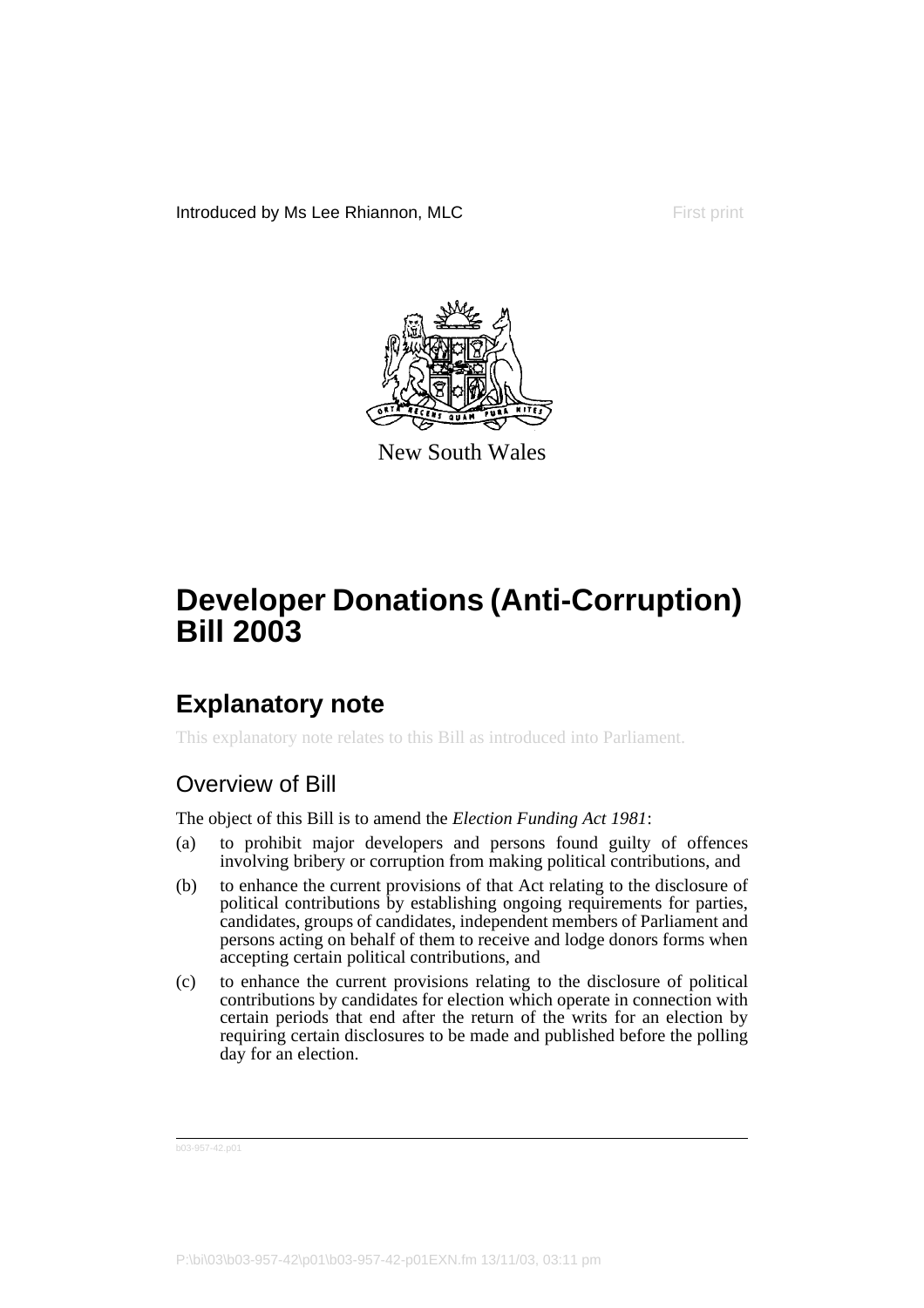Explanatory note

The Bill also makes a consequential amendment to the *Local Government Act 1993* to make it clear that the new provisions, as appropriately applied and adapted by Part 8 of Chapter 10 of that Act, will apply to local government elections.

The Bill also amends the *Environmental Planning and Assessment Act 1979* to provide that:

- (a) a notice published in the Gazette by the Minister administering that Act declaring that certain development is State significant development is subject to disallowance by either House of Parliament, and
- (b) a direction of that Minister that a particular development application is to be referred to the Minister for determination is to be published in the Gazette and is subject to disallowance by either House of Parliament.

## Outline of provisions

**Clause 1** sets out the name (also called the short title) of the proposed Act.

**Clause 2** provides for the commencement of the proposed Act on the date of assent.

**Clause 3** is a formal provision that gives effect to the amendments to the Acts set out in Schedule 1.

## **Schedule 1 Amendment of Acts**

### **Schedule 1.1 Amendment of Election Funding Act 1981**

### **Prohibited political contributions**

**Schedule 1.1 [11]** inserts proposed Division 3 (section 89B) into Part 6 of the *Election Funding Act 1981* to provide that major developers and persons who have been found guilty of an offence involving bribery or corruption must not, directly or indirectly, make political contributions. Contravention of this provision is an offence attracting a maximum penalty of 20 penalty units (currently \$2,200). A *major developer* is defined in proposed section  $82\overrightarrow{B}$  (to be inserted by **Schedule 1.1 [1]**) as, subject to certain exceptions, a person who has, in any 5-year period, lodged a development application or applications relating to the carrying out of development the estimated cost of which totals \$5,000,000 or more. If a corporation is a major developer, every director of the corporation is taken to be a major developer.

Explanatory note page 2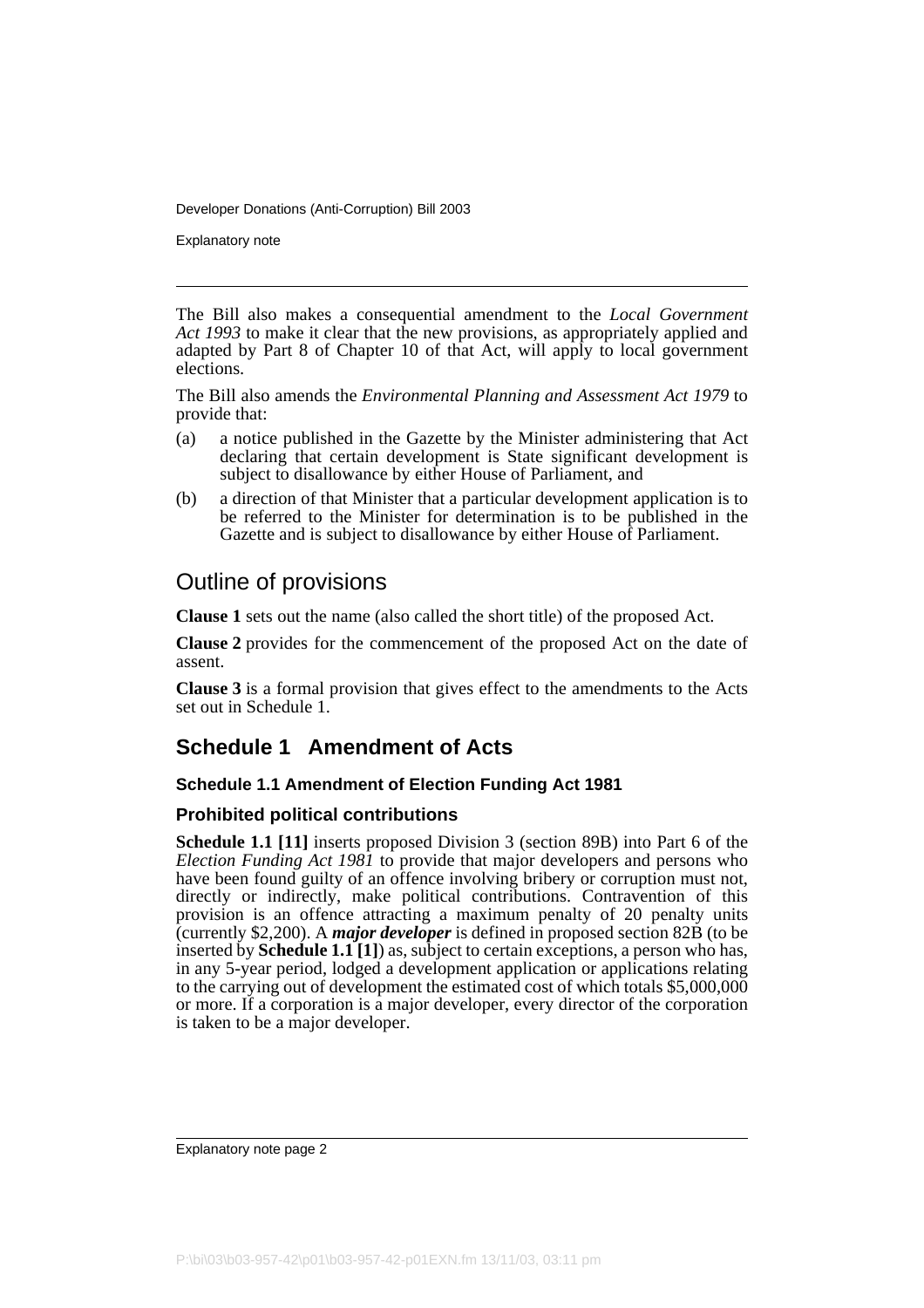Explanatory note

#### **Continuous disclosure of political contributions**

**Schedule 1.1 [11]** also inserts proposed Division 4 (sections 89C–89E) into Part 6 of the *Election Funding Act 1981* to provide for continuous disclosure of political contributions to certain persons connected with elections. Proposed section 89C makes it an offence for a party, group of candidates, independent member of Parliament, candidate or a person acting on behalf of any of them to accept a political contribution from any person or organisation that exceeds an amount of \$1,000 or, when added to other political contributions received from that person or organisation in the immediately preceding 12-month period exceeds an amount of \$1,000, unless the political contribution is accompanied by a donors form. The maximum penalty for contravention of this provision is 20 penalty units (currently \$2,200). Proposed sections 89D and 89E make further provision in relation to the donors forms, including requiring the Election Funding Authority to publish each donors form lodged with it in a public register and on the Internet within 14 days of its receipt.

#### **Disclosure before election of political contributions to candidates**

**Schedule 1.1 [2]** replaces section 85 of the *Election Funding Act 1981* (Obligation of candidates to make disclosure). Section 85 currently requires registered official agents for candidates for election to lodge a declaration concerning political contributions received and electoral expenditure incurred during the period commencing 31 days after the polling day for the previous general election or by-election (if the candidate was a candidate at such an election) or 12 months before nomination at the current election (in any other case) and ending on the 30th day after the polling day for the current election. The declaration is to be lodged within 120 days after the day for the return of the writs for the election concerned (that is, after the election concerned).

The proposed section 85 instead provides that the registered official agent for a candidate for election must lodge within 14 days of nomination (that is, before the election) a declaration concerning political contributions received during the period commencing 31 days after the polling day for the previous general election or by-election (if the candidate was a candidate at such an election) or 12 months before nomination at the current election (in any other case) and ending on the day on which the candidate was nominated for the current election. (It is to be noted that proposed Division 4 (Continuous disclosure of political contributions) of Part  $6$  (see above) would apply to a candidate once nominated.) The registered official agent would still be required, within 120 days after the day for the return of the writs, to lodge a declaration relating to political contributions received during the remainder of the election period (postnomination until the 30th day after the polling day for the election) and relating to electoral expenditure incurred during the whole election period (see proposed section 85 (2) and (3)).

Explanatory note page 3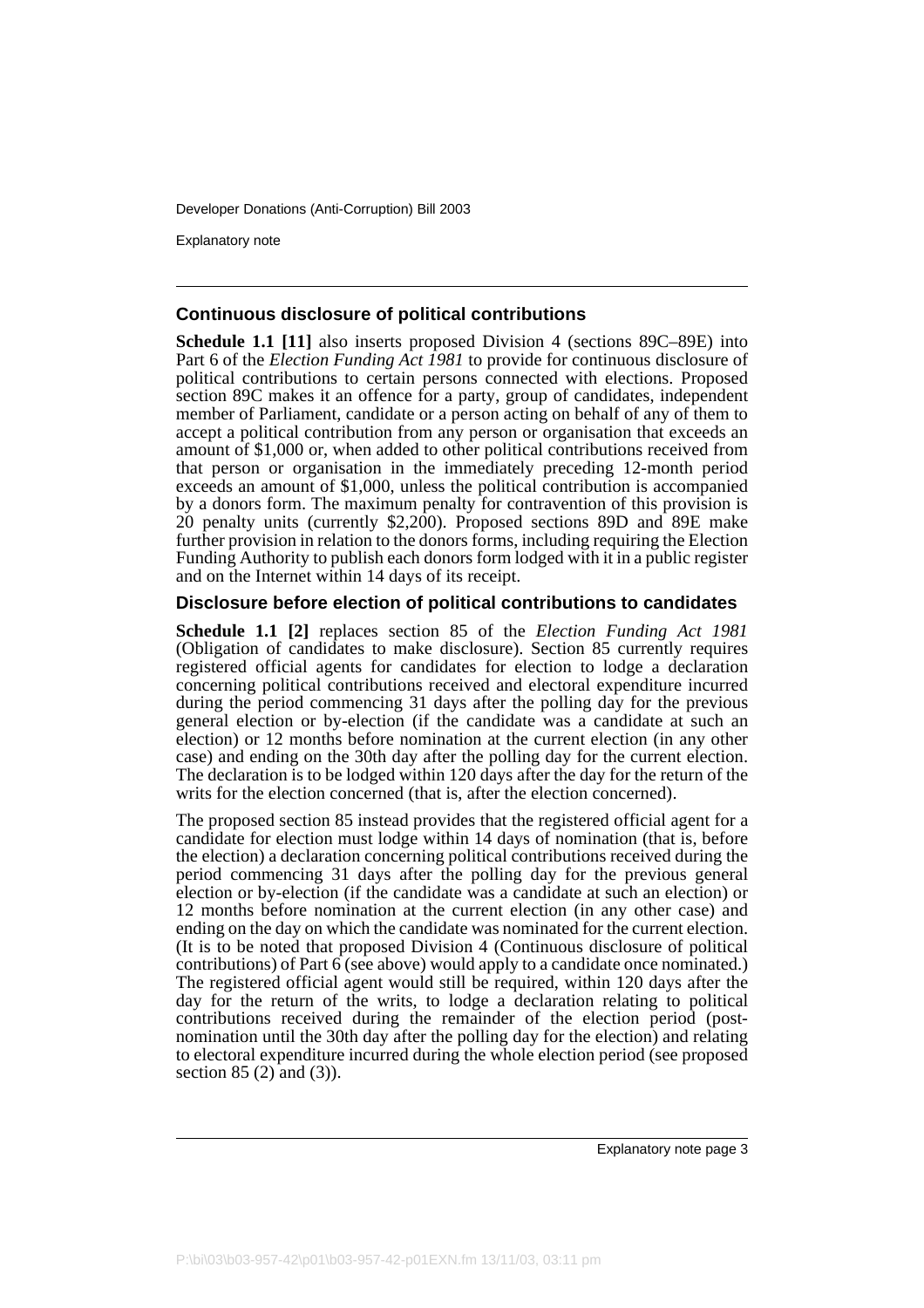Explanatory note

#### **Miscellaneous consequential amendments**

**Schedule 1.1 [1], [3]–[10] and [12]–[14]** make a number of consequential amendments to Part 6 of the *Election Funding Act 1981*. The proposed amendments include inserting provisions that define *major developer* and other terms used in that Part.

#### **Schedule 1.2 Amendment of Environmental Planning and Assessment Act 1979**

#### **Certain decisions of Minister disallowable**

**Schedule 1.2** amends sections 76A, 88A and 89 of the *Environmental Planning and Assessment Act 1979* to provide that the following notices and directions are subject to disallowance by either House of Parliament under section 41 of the *Interpretation Act 1987*:

- (a) a notice under section 76A (7) published in the Gazette by the Minister administering that Act declaring that certain development is State significant development,
- (b) a direction under section 88A (1) or 89 (1) by that Minister that a particular development application is to be referred to the Minister for determination.

#### **Schedule 1.3 Amendment of Local Government Act 1993**

#### **Consequential amendment**

**Schedule 1.3** amends the heading to Part 8 of Chapter 10 of the *Local Government Act 1993* to make it clear that Part 6 of the *Election Funding Act 1981*, as amended by the proposed Act and as appropriately applied and adapted by Part 8 of Chapter 10, will apply to local government elections.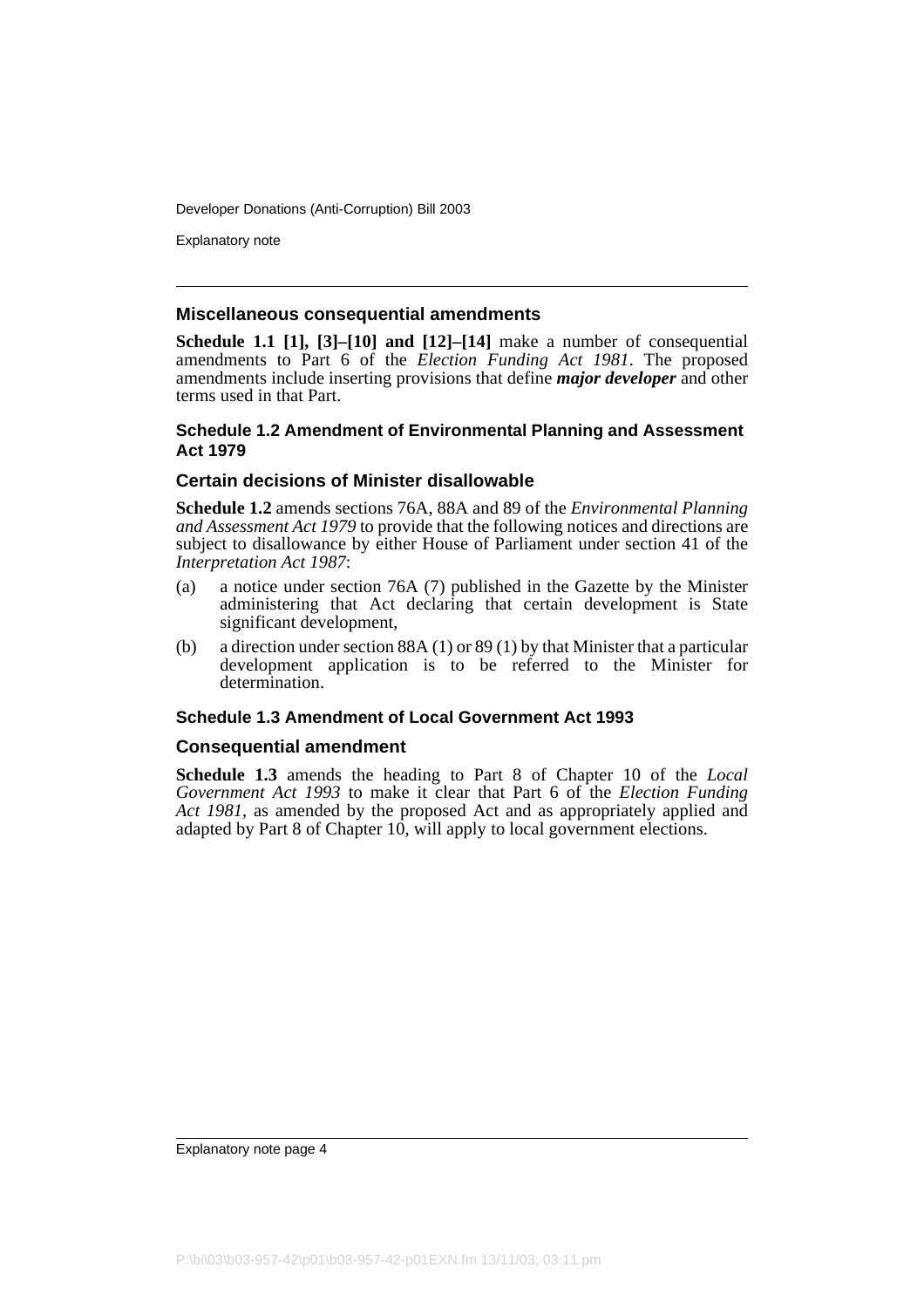Introduced by Ms Lee Rhiannon, MLC First print



New South Wales

# **Developer Donations (Anti-Corruption) Bill 2003**

# **Contents**

|   |                              | Page |
|---|------------------------------|------|
| 1 | Name of Act                  |      |
|   | 2 Commencement               |      |
|   | 3 Amendment of Acts          |      |
|   | Schedule 1 Amendment of Acts |      |

b03-957-42.p01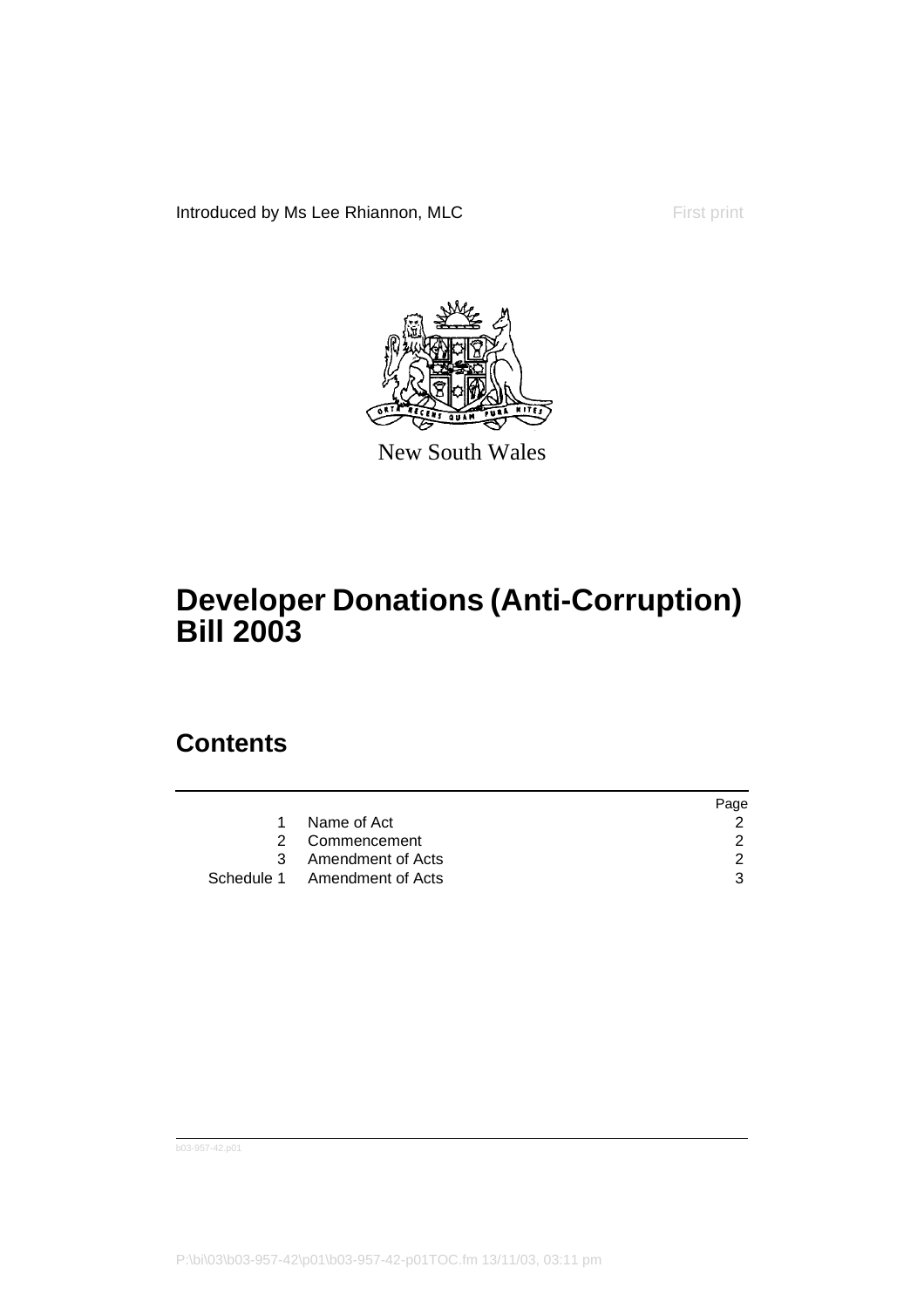**Contents** 

Page

Contents page 2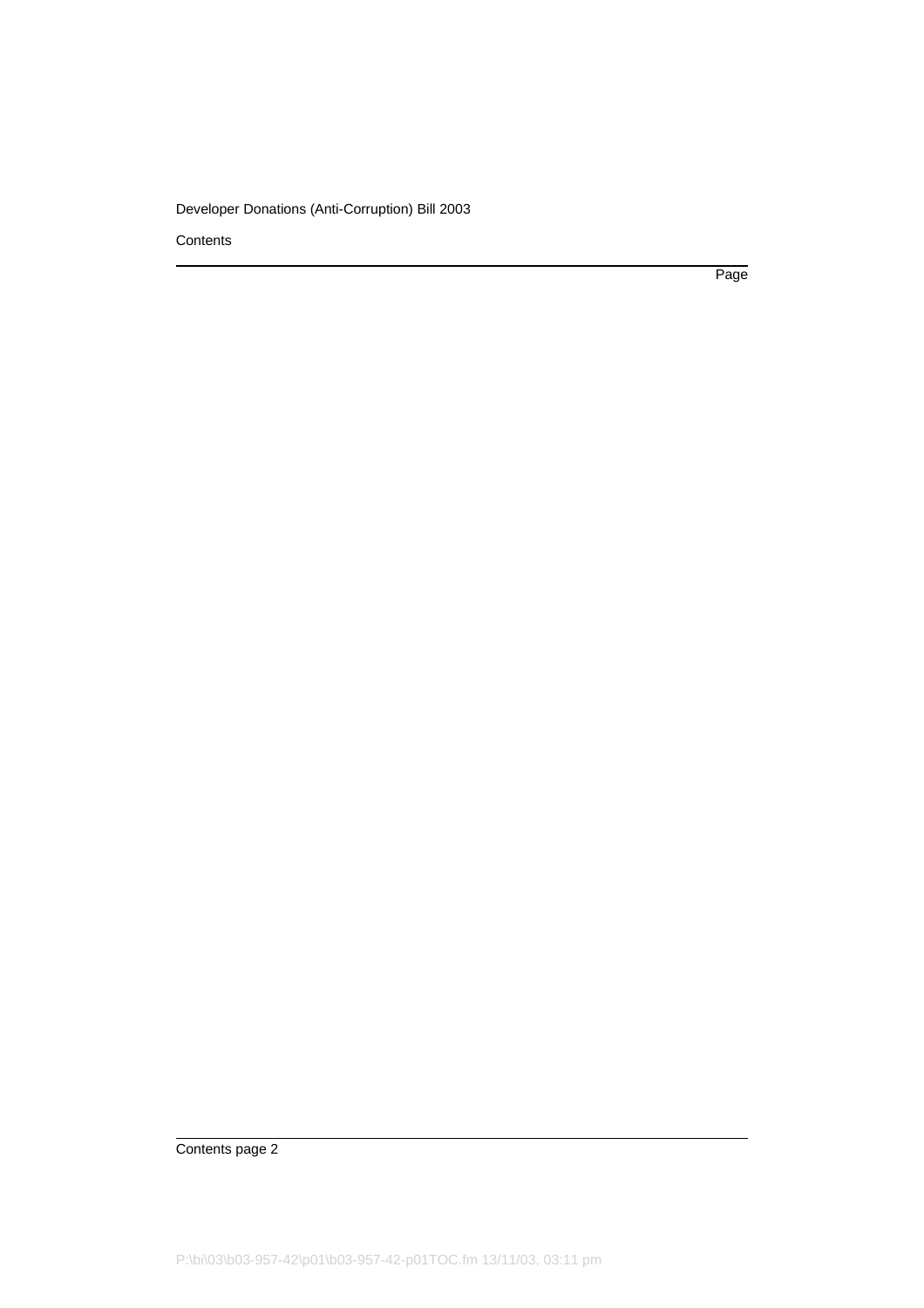

New South Wales

# **Developer Donations (Anti-Corruption) Bill 2003**

No , 2003

#### **A Bill for**

An Act to amend the *Election Funding Act 1981* and the *Local Government Act 1993* so as to provide for disclosure of donations; to make other provisions aimed at preventing corruption; and for other purposes.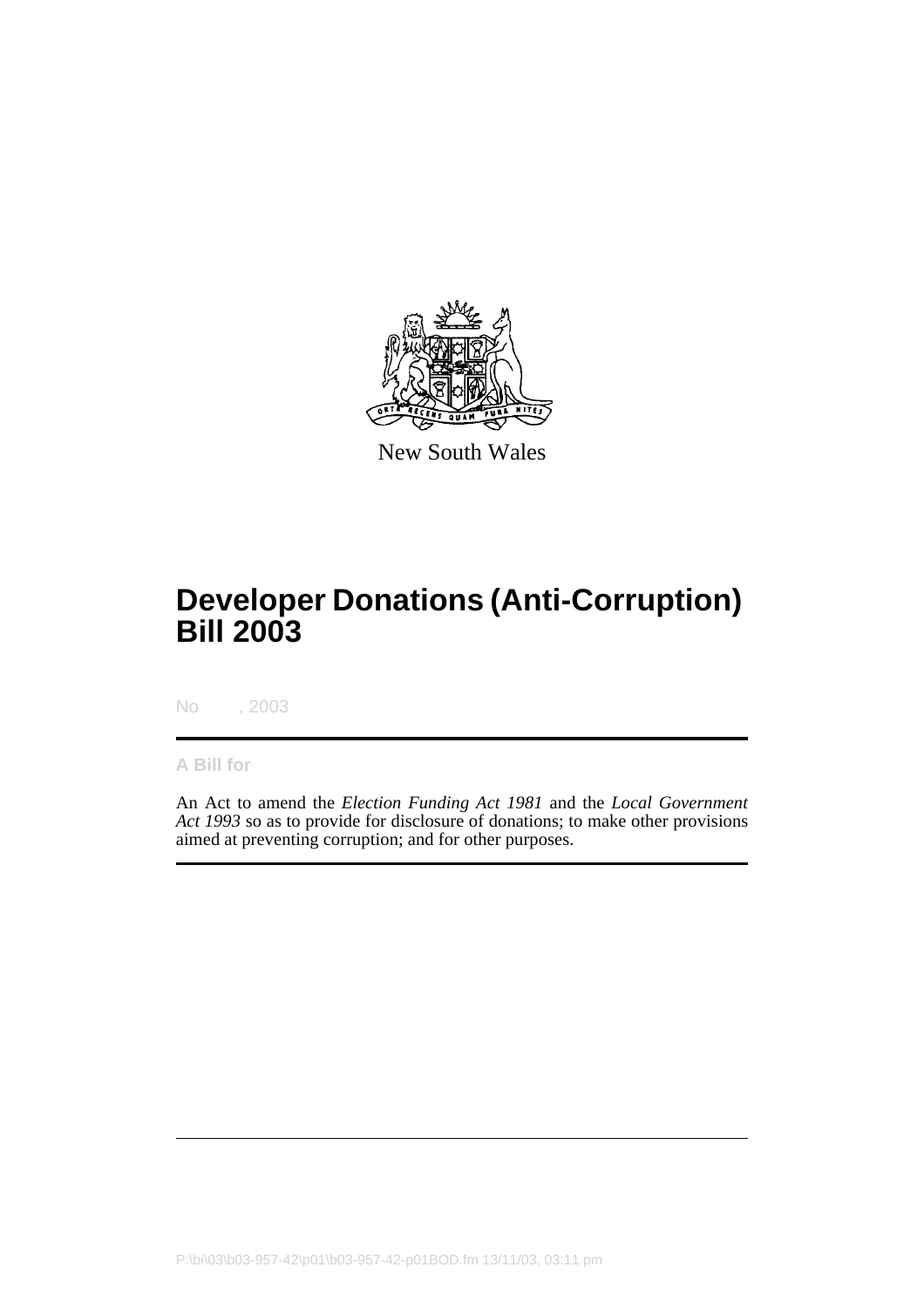<span id="page-7-2"></span><span id="page-7-1"></span><span id="page-7-0"></span>

|   | The Legislature of New South Wales enacts:                                    | 1.     |
|---|-------------------------------------------------------------------------------|--------|
| 1 | Name of Act                                                                   | 2      |
|   | This Act is the <i>Developer Donations (Anti-Corruption)</i><br>$Act\,2003$ . | 3<br>4 |
| 2 | <b>Commencement</b>                                                           | 5      |
|   | This Act commences on the date of assent to this Act.                         | 6      |
| 3 | <b>Amendment of Acts</b>                                                      | 7      |
|   | The Acts specified in Schedule 1 are amended as set out in that<br>Schedule.  | 8<br>9 |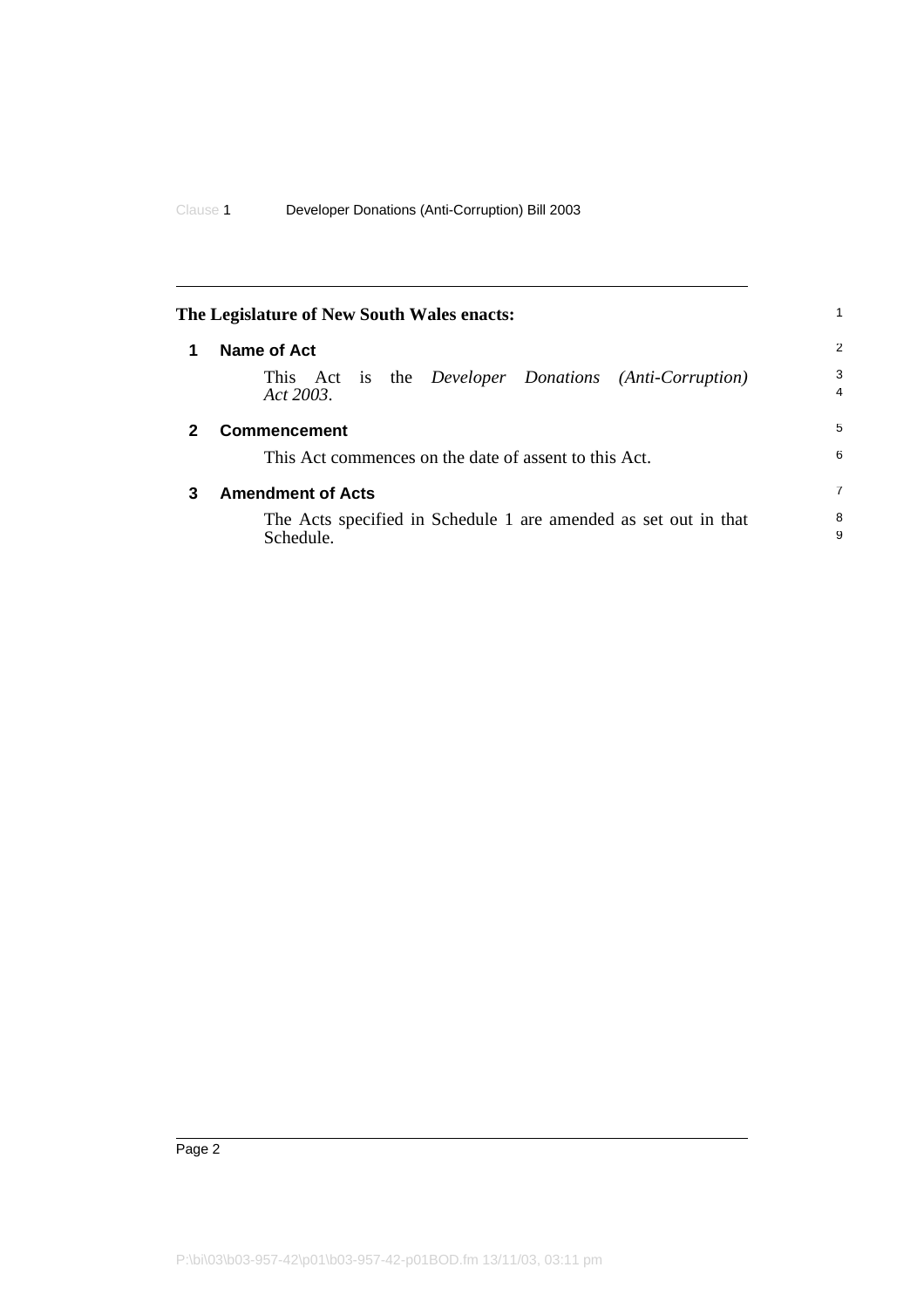Amendment of Acts Schedule 1

 $\hat{\boldsymbol{\gamma}}$ 

<span id="page-8-0"></span>

|     |     |                   |                | <b>Schedule 1 Amendment of Acts</b>                                                                                                                                                                                                                                                                                                | (Section 3) | 1<br>2                           |
|-----|-----|-------------------|----------------|------------------------------------------------------------------------------------------------------------------------------------------------------------------------------------------------------------------------------------------------------------------------------------------------------------------------------------|-------------|----------------------------------|
| 1.1 |     |                   |                | <b>Election Funding Act 1981 No 78</b>                                                                                                                                                                                                                                                                                             |             | 3                                |
| [1] |     |                   |                | Part 6 Political contributions and electoral expenditure                                                                                                                                                                                                                                                                           |             | 4                                |
|     |     |                   |                | Insert after the heading to Part 6:                                                                                                                                                                                                                                                                                                |             | 5                                |
|     |     | <b>Division 1</b> |                | Interpretation                                                                                                                                                                                                                                                                                                                     |             | 6                                |
|     | 82A |                   | Interpretation |                                                                                                                                                                                                                                                                                                                                    |             | 7                                |
|     |     | (1)               |                | In this Part:                                                                                                                                                                                                                                                                                                                      |             | 8                                |
|     |     |                   |                | donors form means a form in or to the effect of the form<br>approved under section 89D.                                                                                                                                                                                                                                            |             | 9<br>10                          |
|     |     |                   |                | <i>independent member of Parliament</i> means a member of the<br>Legislative Assembly or Legislative Council who is not a<br>member of a party.                                                                                                                                                                                    |             | 11<br>12<br>13                   |
|     |     |                   |                | <i>political contribution</i> means a gift:                                                                                                                                                                                                                                                                                        |             | 14                               |
|     |     |                   | (a)            | to a party, independent member of Parliament, group or<br>candidate, or                                                                                                                                                                                                                                                            |             | 15<br>16                         |
|     |     |                   | (b)            | to a person (other than a party, independent member of<br>Parliament, member of a group or candidate) who<br>incurs electoral expenditure, but only if the whole or<br>part of the gift is used by the person to enable the person<br>to incur electoral expenditure or to reimburse the person<br>for incurring that expenditure. |             | 17<br>18<br>19<br>20<br>21<br>22 |
|     |     | (2)               |                | For the purposes of this Part, 2 or more gifts made by the same<br>person, body or organisation are taken to be one gift.                                                                                                                                                                                                          |             | 23<br>24                         |
|     |     | (3)               | this Part.     | Corporations that are taken to be related to each other for the<br>purposes of the Corporations Act 2001 of the Commonwealth<br>are to be regarded as a single corporation for the purposes of                                                                                                                                     |             | 25<br>26<br>27<br>28             |
|     |     | (4)               |                | An amount paid by a person as a contribution, entry fee or<br>other payment to entitle that or any other person to participate<br>in or otherwise obtain any benefit from a fund-raising venture<br>or function is a gift for the purposes of this Part.                                                                           |             | 29<br>30<br>31<br>32             |
|     |     | (5)               |                | A gift to an independent member of Parliament or candidate<br>is not a political contribution if the gift was made in a private<br>capacity to the member or candidate for his or her personal                                                                                                                                     |             | 33<br>34<br>35                   |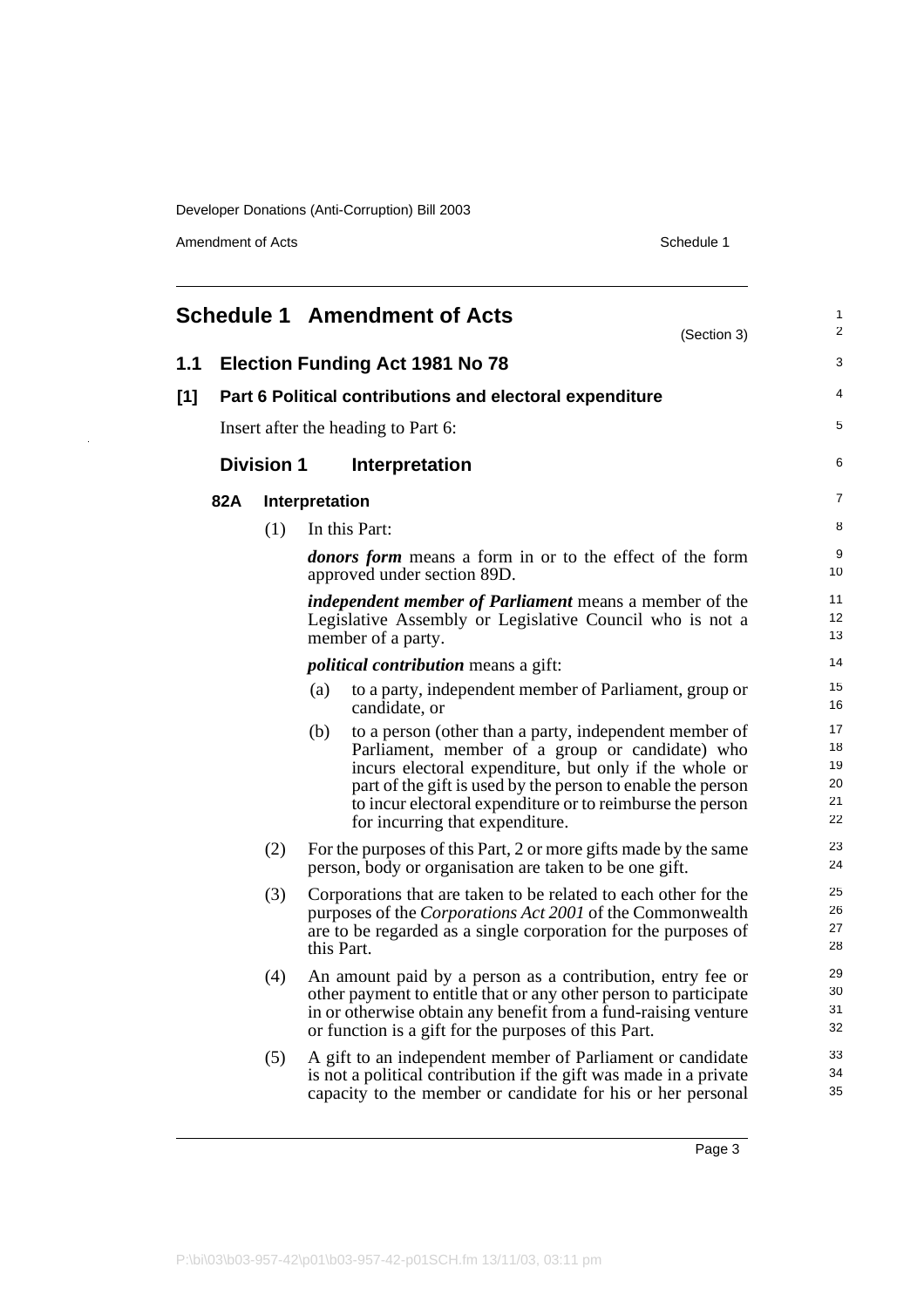Schedule 1 Amendment of Acts

use and the member or candidate has not used, and will not use, the gift solely or substantially for a purpose related to an election.

- (6) For the purposes of this Part:
	- (a) a payment under this Act, and

37 38

(b) an annual subscription paid to a party by a member of the party,

are not political contributions.

#### **82B Meaning of "major developer"**

- (1) In this Part, *major developer* means a person who has, in any 5-year period, lodged a development application or applications relating to the carrying out of development on any one or more parcels of land if the estimated cost of carrying out the development (as specified in the development application or applications) totals \$5,000,000 or more.
- (2) Subsection (1) does not apply to the carrying out of development on a parcel of land if it is intended that at least 75 per cent of the total floor area of any buildings on the land after the development has been carried out will initially be occupied by the person carrying out the development for a period of at least 12 months.
- (3) For the purposes of subsection (2), an intention to occupy land must be evidenced by a letter or other document stating that intention submitted to the consent authority in connection with the relevant development application or by a statutory declaration.
- (4) Despite subsection (1), a person is not a major developer on any particular day if, in the period of 5 years immediately preceding that day, no development application has been lodged by the person that would have contributed to the person being a person to whom subsection (1) applies.
- (5) If a corporation is a major developer, every director of the corporation is taken to be a major developer.
- (6) In this clause, *development* and *development application* have the same meanings as in the *Environmental Planning and Assessment Act 1979*.

#### **Division 2 Declarations of political contributions and electoral expenditure**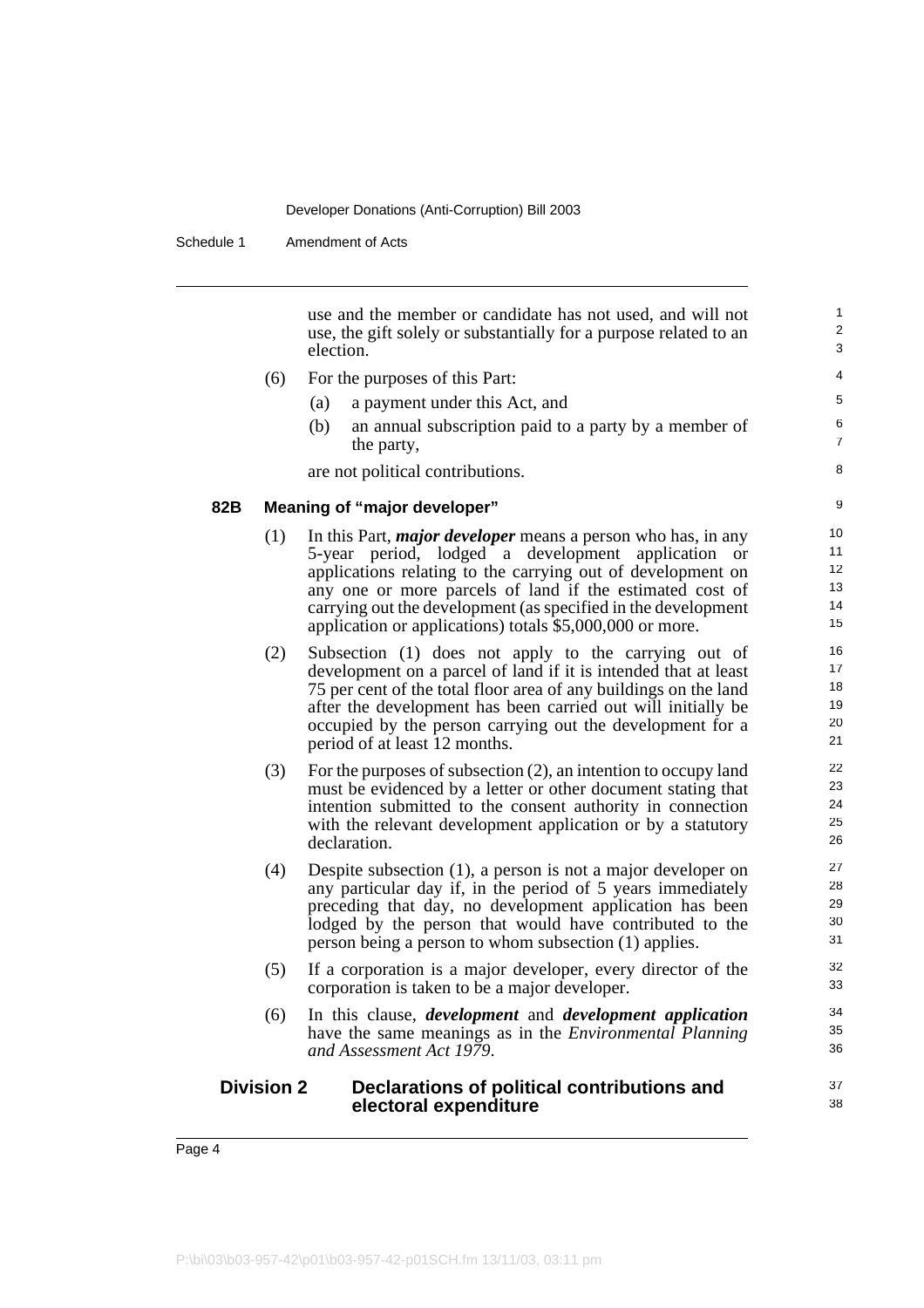Amendment of Acts Schedule 1

| [2] |    | <b>Section 85</b> |                                                                                                                                                                                                                                                                                                                                                                                                                                                                                                                                                                                                                                                                                                                                                                                                                                                 | $\mathbf{1}$                                                                                                                                  |  |  |
|-----|----|-------------------|-------------------------------------------------------------------------------------------------------------------------------------------------------------------------------------------------------------------------------------------------------------------------------------------------------------------------------------------------------------------------------------------------------------------------------------------------------------------------------------------------------------------------------------------------------------------------------------------------------------------------------------------------------------------------------------------------------------------------------------------------------------------------------------------------------------------------------------------------|-----------------------------------------------------------------------------------------------------------------------------------------------|--|--|
|     |    |                   | Omit the section. Insert instead:                                                                                                                                                                                                                                                                                                                                                                                                                                                                                                                                                                                                                                                                                                                                                                                                               |                                                                                                                                               |  |  |
|     | 85 |                   | <b>Obligation of candidates to make declarations</b>                                                                                                                                                                                                                                                                                                                                                                                                                                                                                                                                                                                                                                                                                                                                                                                            | 3                                                                                                                                             |  |  |
|     |    | (1)               | Within 14 days after a person becomes a candidate, the<br>registered official agent of the candidate must lodge with the<br>Authority a declaration of political contributions received by<br>the candidate during the period:<br>commencing on:<br>(a)<br>(i)<br>where the candidate was registered at any time in<br>the Register of Candidates for the previous<br>general election—the 31st day after the polling<br>day for that previous general election, or<br>where the candidate was registered at any time in<br>(ii)<br>the Register of Candidates for a by-election (not<br>being the current election) following the previous<br>general election—the 31st day after the polling<br>day for that by-election, or<br>the day that is 12 months before the day on which<br>(iii)<br>the candidate was nominated for election at the | 4<br>$\sqrt{5}$<br>6<br>$\overline{7}$<br>8<br>9<br>10 <sup>°</sup><br>11<br>12<br>13<br>14<br>15 <sub>15</sub><br>16<br>17<br>18<br>19<br>20 |  |  |
|     |    |                   | current election,<br>whichever first occurs, and<br>ending on the day on which the candidate was<br>(b)<br>nominated for election at the current election.                                                                                                                                                                                                                                                                                                                                                                                                                                                                                                                                                                                                                                                                                      | 21<br>22<br>23                                                                                                                                |  |  |
|     |    | (2)               | Within 120 days after the day for the return of the writs for a<br>general election or by-election <i>(the current election)</i> , the<br>registered official agent of each candidate nominated for<br>election at the election must lodge with the Authority a<br>declaration of political contributions received during the<br>period commencing on the day on which the candidate was<br>nominated for election at the current election and ending on<br>the 30th day after the polling day for the current election.                                                                                                                                                                                                                                                                                                                        | 24<br>25<br>26<br>27<br>28<br>29<br>30<br>31                                                                                                  |  |  |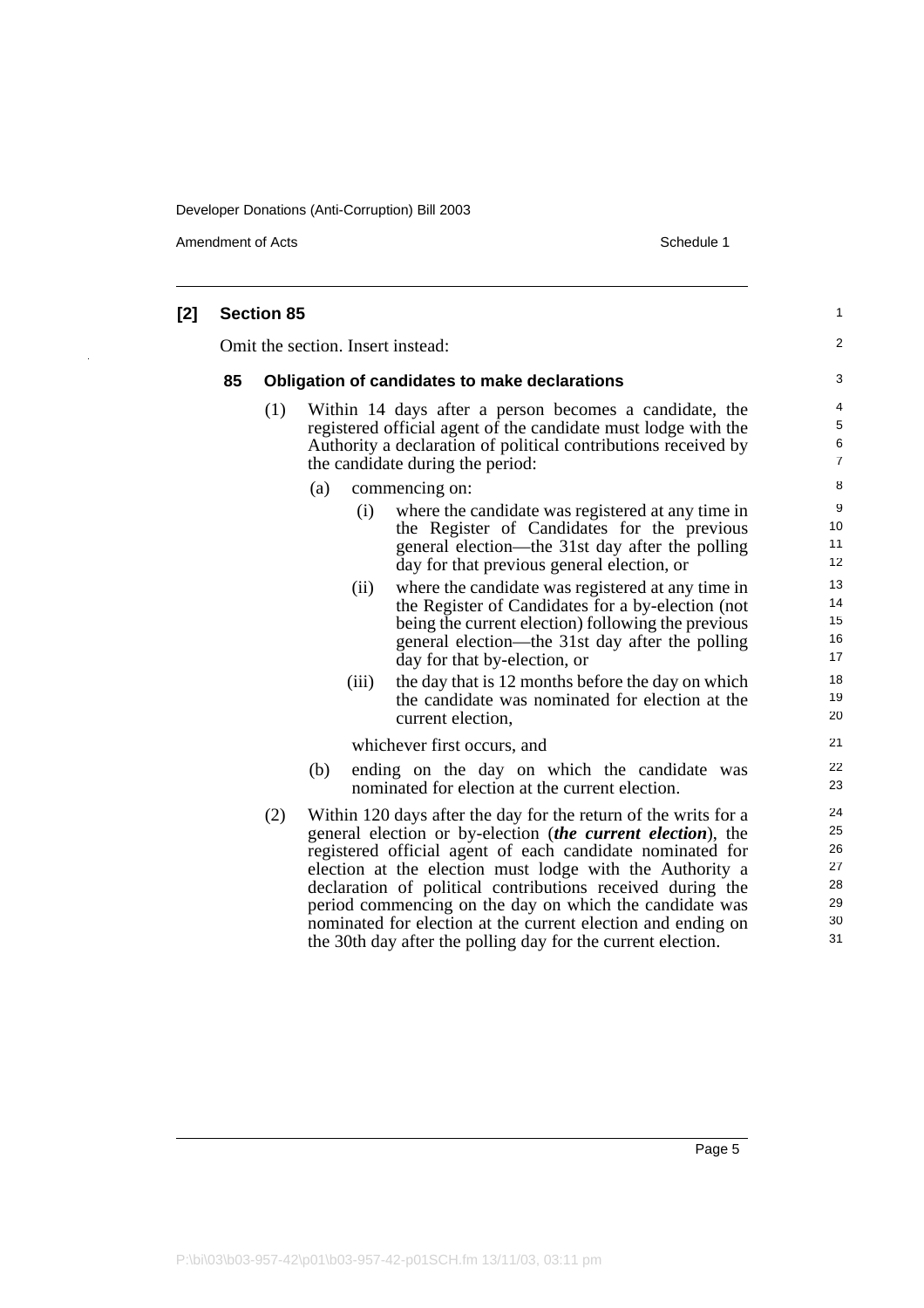Schedule 1 Amendment of Acts

|     | (3)                               | (a)   | Within 120 days after the day for the return of the writs for a<br>general election or by-election, the registered official agent of<br>each candidate nominated for election at the election must<br>lodge with the Authority a declaration of electoral<br>expenditure incurred during the period:<br>commencing on: | 1<br>$\overline{2}$<br>3<br>$\overline{4}$<br>5<br>6 |
|-----|-----------------------------------|-------|------------------------------------------------------------------------------------------------------------------------------------------------------------------------------------------------------------------------------------------------------------------------------------------------------------------------|------------------------------------------------------|
|     |                                   | (i)   | where the candidate was registered at any time in<br>the Register of Candidates for the previous<br>general election—the 31st day after the polling<br>day for that previous general election, or                                                                                                                      | $\overline{7}$<br>8<br>9<br>10                       |
|     |                                   | (ii)  | where the candidate was registered at any time in<br>the Register of Candidates for a by-election (not<br>being the current election) following the previous<br>general election—the 31st day after the polling<br>day for that by-election, or                                                                        | 11<br>12 <sup>2</sup><br>13<br>14<br>15              |
|     |                                   | (iii) | the day that is 12 months before the day on which<br>the candidate was nominated for election at the<br>current election,                                                                                                                                                                                              | 16<br>17<br>18                                       |
|     |                                   | (b)   | whichever first occurs, and<br>ending on the 30th day after the polling day for the<br>current election.                                                                                                                                                                                                               | 19<br>20<br>21                                       |
| [3] | disclosure                        |       | Section 85A Obligation of persons (other than parties etc) to make                                                                                                                                                                                                                                                     | 22<br>23                                             |
|     | Omit section $85A(3)$ and $(4)$ . |       |                                                                                                                                                                                                                                                                                                                        | 24                                                   |
| [4] |                                   |       | Section 86 Form and manner of disclosure                                                                                                                                                                                                                                                                               | 25                                                   |
|     |                                   |       | Omit "under this Part" wherever occurring.                                                                                                                                                                                                                                                                             | 26                                                   |
|     |                                   |       | Insert instead "under this Division".                                                                                                                                                                                                                                                                                  | 27                                                   |
| [5] |                                   |       | Section 87 Political contributions that are required to be disclosed                                                                                                                                                                                                                                                   | 28                                                   |
|     |                                   |       | Omit "under this Part" wherever occurring from section 87 (1) and (1A).                                                                                                                                                                                                                                                | 29                                                   |
|     |                                   |       | Insert instead "under this Division".                                                                                                                                                                                                                                                                                  | 30                                                   |
| [6] |                                   |       | Section 87 (1AA), (2), (6) and (7)                                                                                                                                                                                                                                                                                     | 31                                                   |
|     | Omit the subsections.             |       |                                                                                                                                                                                                                                                                                                                        | 32                                                   |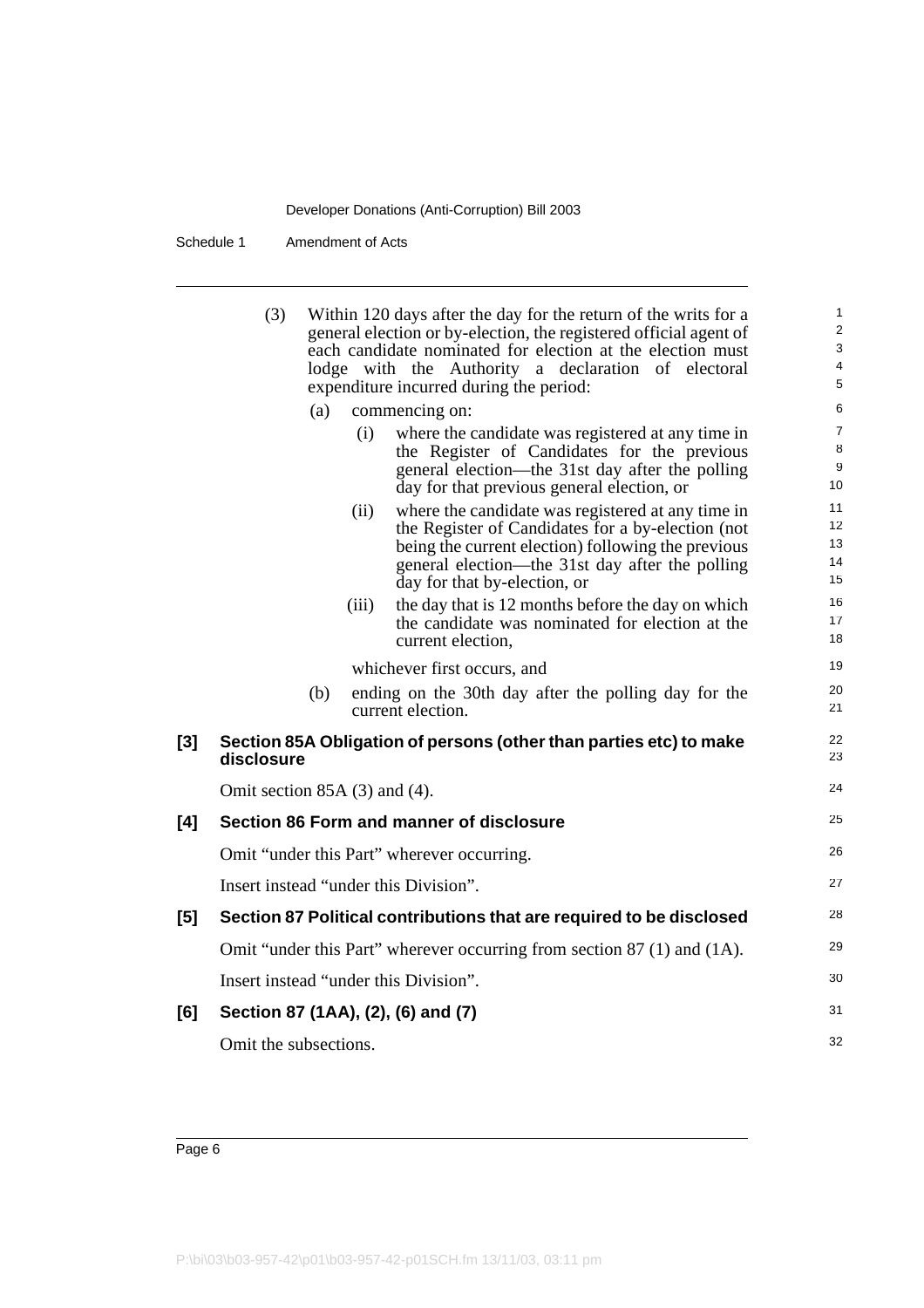Amendment of Acts Schedule 1

 $\bar{z}$ 

| $[7]$  | Section 87A Prohibition on receiving gifts of unknown source                                                       |                   |                                                                                                                                                                                                                                                          |                      |  |  |
|--------|--------------------------------------------------------------------------------------------------------------------|-------------------|----------------------------------------------------------------------------------------------------------------------------------------------------------------------------------------------------------------------------------------------------------|----------------------|--|--|
|        | Renumber the section as section 89A and move to Division 3 of Part 6 (as<br>inserted by item $[11]$ ).             |                   |                                                                                                                                                                                                                                                          |                      |  |  |
| [8]    |                                                                                                                    |                   | Section 89 Additional matters to be included in declaration                                                                                                                                                                                              | $\overline{4}$       |  |  |
|        |                                                                                                                    |                   | Omit "Subject to section 87 (2), there shall be included in a declaration<br>made under this Part".                                                                                                                                                      | 5<br>6               |  |  |
|        |                                                                                                                    |                   | Insert instead "Subject to section 82A (5), a declaration under this<br>Division is to include".                                                                                                                                                         | $\overline{7}$<br>8  |  |  |
| [9]    |                                                                                                                    | Section 89 (b)    |                                                                                                                                                                                                                                                          | 9                    |  |  |
|        |                                                                                                                    |                   | Omit "section 87 $(7)$ (b)". Insert instead "section 82A $(6)$ (b)".                                                                                                                                                                                     | 10                   |  |  |
| $[10]$ |                                                                                                                    | Section 89 (c)    |                                                                                                                                                                                                                                                          | 11                   |  |  |
|        |                                                                                                                    |                   | Omit "section 87 (1AA)". Insert instead "section 82A (4)".                                                                                                                                                                                               | 12                   |  |  |
| $[11]$ |                                                                                                                    |                   | Part 6, Divisions 3 and 4                                                                                                                                                                                                                                | 13                   |  |  |
|        | Insert after section 89:                                                                                           |                   |                                                                                                                                                                                                                                                          |                      |  |  |
|        | <b>Division 3</b><br><b>Prohibited political contributions</b><br>89B<br><b>Prohibited political contributions</b> |                   |                                                                                                                                                                                                                                                          |                      |  |  |
|        |                                                                                                                    |                   |                                                                                                                                                                                                                                                          |                      |  |  |
|        |                                                                                                                    | (1)               | This section applies to the following persons:                                                                                                                                                                                                           | 17                   |  |  |
|        |                                                                                                                    |                   | a major developer,<br>(a)                                                                                                                                                                                                                                | 18                   |  |  |
|        |                                                                                                                    |                   | (b)<br>a person who has been found guilty of an offence<br>involving bribery or corruption.                                                                                                                                                              | 19<br>20             |  |  |
|        |                                                                                                                    | (2)               | A person to whom this section applies must not, directly or<br>indirectly, make a political contribution.                                                                                                                                                | 21<br>22             |  |  |
|        |                                                                                                                    |                   | Maximum penalty (subsection (2)): 20 penalty units.                                                                                                                                                                                                      | 23                   |  |  |
|        |                                                                                                                    | <b>Division 4</b> | <b>Continuous disclosure of political</b><br>contributions                                                                                                                                                                                               | 24<br>25             |  |  |
|        | 89C                                                                                                                |                   | Political contributions not to be accepted without donors form                                                                                                                                                                                           | 26                   |  |  |
|        |                                                                                                                    | (1)               | The following must not accept a political contribution from<br>any person or organisation that exceeds an amount of \$1,000<br>or, when added to other political contributions received from<br>that person or organisation in the immediately preceding | 27<br>28<br>29<br>30 |  |  |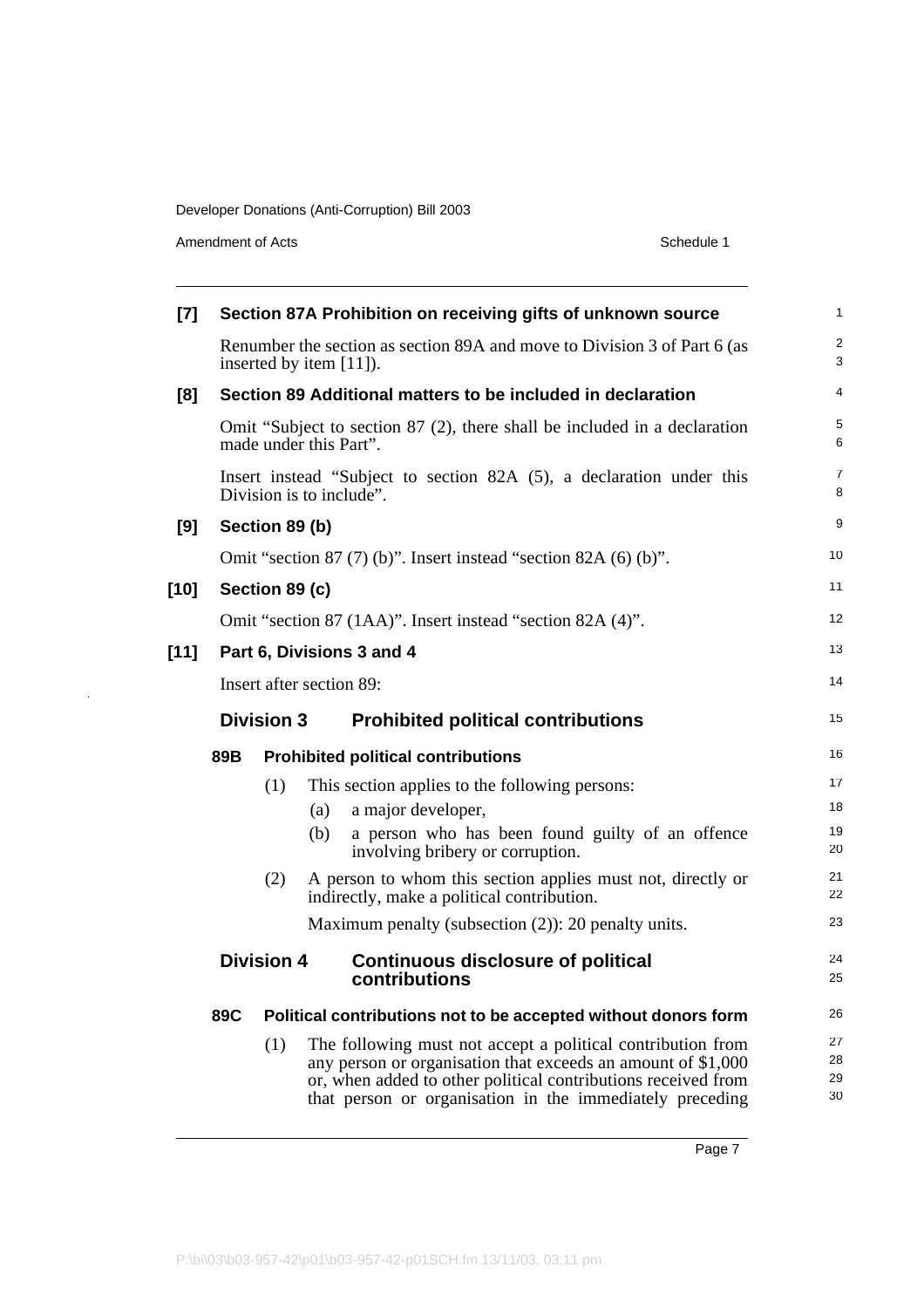Schedule 1 Amendment of Acts

12-month period exceeds an amount of \$1,000, unless the political contribution is accompanied by a donors form completed by the person or organisation that made the political contribution: (a) a party, (b) a person acting on behalf of a party, (c) a group, (d) a person acting on behalf of a group, (e) an independent member of Parliament, (f) a person acting on behalf of an independent member of Parliament, (g) a candidate, (h) a person acting on behalf of a candidate. Maximum penalty: 20 penalty units. (2) A party, person or group referred to in subsection  $(1)$   $(a)$ – $(h)$ must, within 21 days of receiving a donors form, lodge the donors form with the Authority. Maximum penalty: 20 penalty units. (3) For the purposes of this section, a party, person or group referred to in subsection  $(1)$   $(a)$ – $(h)$  does not accept a political contribution in the form of a cheque until the cheque is deposited in an account in an authorised deposit-taking institution. **89D Donors form** (1) The Authority may approve a donors form for the purposes of this Division. (2) The donors form must require the person or organisation completing the form to state: (a) the amount (if a gift of money) or an estimated value (if a gift in kind) of the political contribution made by the person or organisation (the *donor*) to the party, person or group concerned, and (b) details of all political contributions made by the donor to the party, person or group concerned in the 12-month period immediately preceding the donor's latest political contribution to that party, person or group, and 1  $\overline{2}$ 3 4 5 6 7 8 9 10 11 12 13 14 15 16 17 18 19 20 21 22 23 24 25 26 27 28 29 30 31 32 33 34 35 36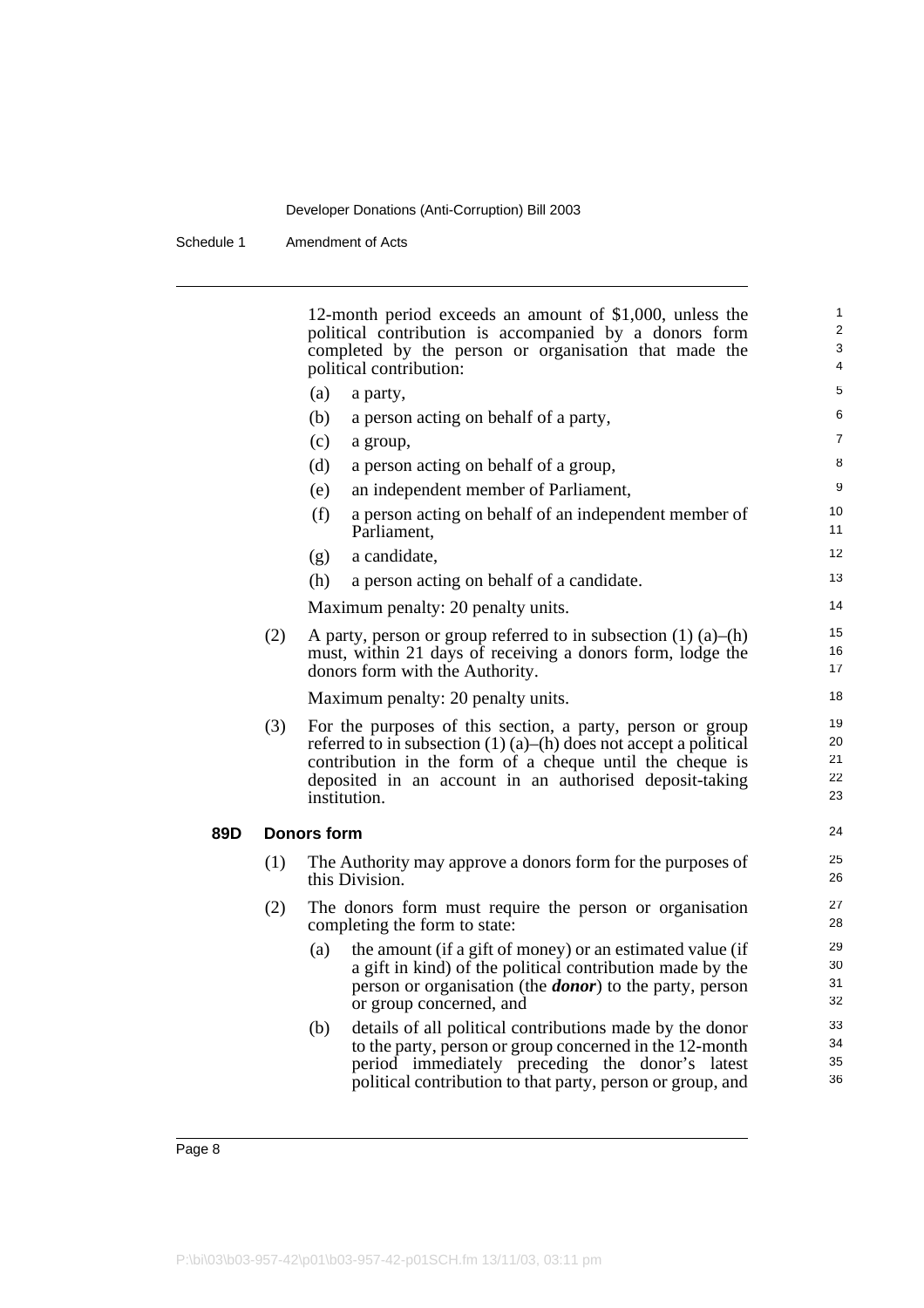Amendment of Acts Schedule 1

 $\ddot{\phantom{a}}$ 

|        |     |                           | (c)      | the donor's postal address, and                                                                                                                                                                 | 1                           |
|--------|-----|---------------------------|----------|-------------------------------------------------------------------------------------------------------------------------------------------------------------------------------------------------|-----------------------------|
|        |     |                           | (d)      | the donor's residential address (in the case of a natural<br>person) or head office address (in the case of a<br>corporation), and                                                              | 2<br>3<br>4                 |
|        |     |                           | (e)      | that the donor is not a major developer, and                                                                                                                                                    | 5                           |
|        |     |                           | (f)      | that the donor has not been convicted of an offence<br>involving bribery or corruption, and                                                                                                     | 6<br>$\overline{7}$         |
|        |     |                           | (g)      | that the donor is not making the political contribution<br>concerned on behalf of a major developer or a person<br>who has been convicted of an offence involving bribery<br>or corruption, and | 8<br>9<br>10<br>11          |
|        |     |                           | (h)      | whether the donor is making the political contribution<br>on behalf of an unincorporated association and, if so,<br>details regarding that association, and                                     | 12 <sup>2</sup><br>13<br>14 |
|        |     |                           | (i)      | if the donor is a corporation, details of the corporation<br>including the names of all directors of the corporation<br>and a description of the corporation's main activities.                 | 15<br>16<br>17              |
|        | 89E |                           |          | <b>Publication of donors forms</b>                                                                                                                                                              | 18                          |
|        |     | (1)                       | receipt. | The Authority must publish each donors form lodged with it<br>in a public register and on the Internet within 14 days of its                                                                    | 19<br>20<br>21              |
|        |     | (2)                       |          | The public register must be kept available for public<br>inspection at the offices of the Authority at all reasonable<br>times and for a reasonable fee as determined by the Authority.         | 22<br>23<br>24              |
| $[12]$ |     |                           |          | Section 89A (5) (b) and (c) (as renumbered by item [7])                                                                                                                                         | 25                          |
|        |     | Omit the paragraphs.      |          |                                                                                                                                                                                                 | 26                          |
| $[13]$ |     |                           |          | Part 6, Division 5, heading                                                                                                                                                                     | 27                          |
|        |     | Insert before section 90: |          |                                                                                                                                                                                                 | 28                          |
|        |     |                           |          |                                                                                                                                                                                                 |                             |
|        |     | <b>Division 5</b>         |          | <b>Miscellaneous</b>                                                                                                                                                                            | 29                          |
| $[14]$ |     |                           |          | <b>Section 97 False statements</b>                                                                                                                                                              | 30                          |
|        |     |                           |          | Insert "or donors form" after "declaration" in section 97 (1).                                                                                                                                  | 31                          |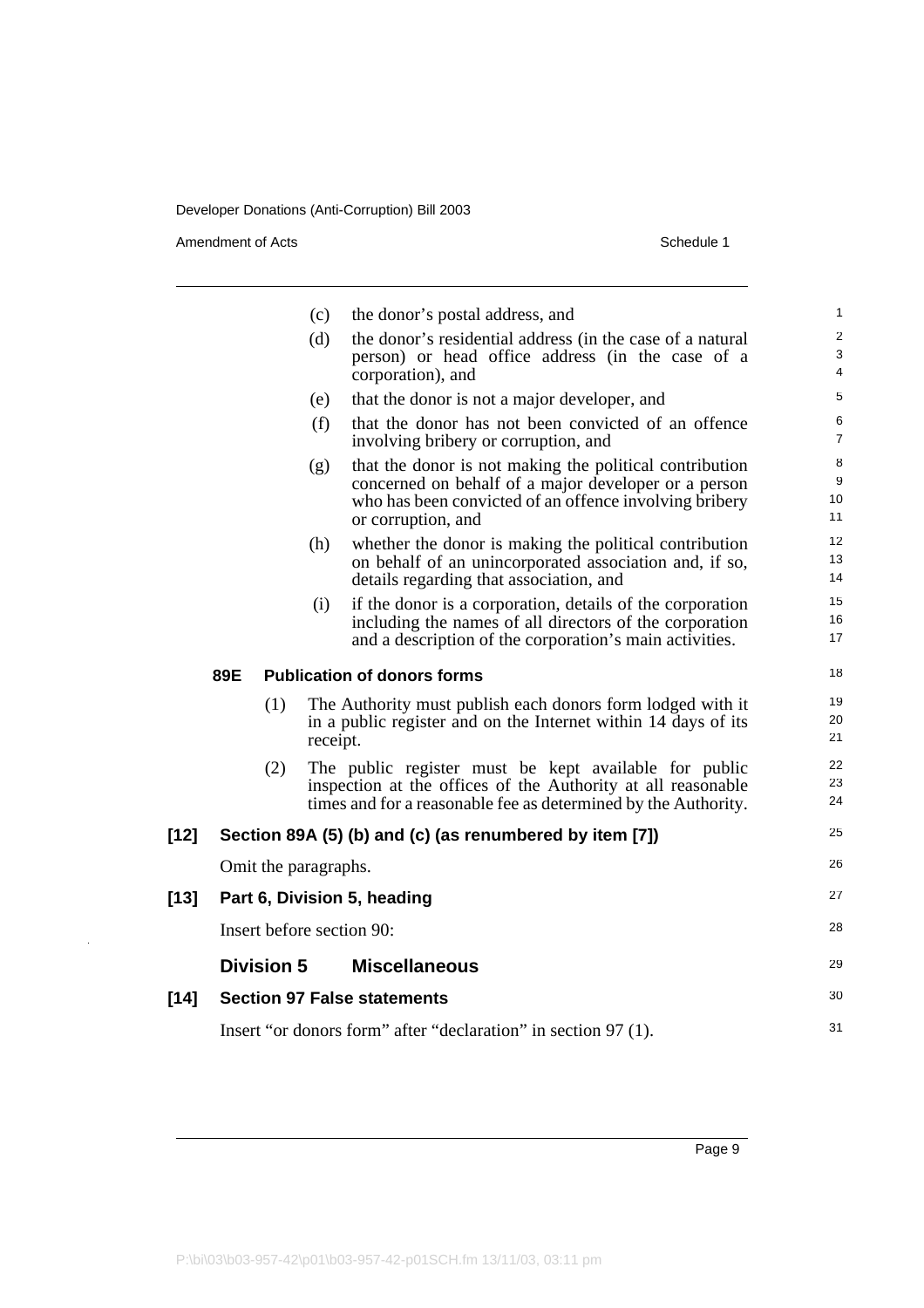Schedule 1 Amendment of Acts

 $\hat{\mathcal{A}}$ 

 $\overline{\phantom{a}}$ 

| 1.2 <sub>2</sub> | <b>No 203</b>   | <b>Environmental Planning and Assessment Act 1979</b>                                                                                                                                                                                                  | 1<br>2               |
|------------------|-----------------|--------------------------------------------------------------------------------------------------------------------------------------------------------------------------------------------------------------------------------------------------------|----------------------|
| $[1]$            |                 | Section 76A Development that needs consent                                                                                                                                                                                                             | 3                    |
|                  |                 | Insert after section 76A (7):                                                                                                                                                                                                                          | 4                    |
|                  | (7A)            | Sections 40 (Notice of statutory rules to be tabled) and 41<br>(Disallowance of statutory rules) of the <i>Interpretation Act</i><br>1987 apply to a notice under subsection $(7)$ (b) in the same<br>way as those sections apply to a statutory rule. | 5<br>6<br>7<br>8     |
| [2]              |                 | Section 88A Development applications directed to be referred to<br>the Minister for determination                                                                                                                                                      | 9<br>10              |
|                  |                 | Insert "in writing" after "direct" in section 88A (1).                                                                                                                                                                                                 | 11                   |
| [3]              |                 | Section 88A (1A) and (1B)                                                                                                                                                                                                                              | 12                   |
|                  |                 | Insert after section $88A(1)$ :                                                                                                                                                                                                                        | 13                   |
|                  | (1A)            | The Minister must publish any direction made under<br>subsection $(1)$ in the Gazette.                                                                                                                                                                 | 14<br>15             |
|                  | (1B)            | Sections 40 (Notice of statutory rules to be tabled) and 41<br>(Disallowance of statutory rules) of the <i>Interpretation Act</i><br>1987 apply to a direction under subsection (1) in the same<br>way as those sections apply to a statutory rule.    | 16<br>17<br>18<br>19 |
| [4]              | Section 88A (2) |                                                                                                                                                                                                                                                        | 20                   |
|                  |                 | Omit "On giving the direction".                                                                                                                                                                                                                        | 21                   |
|                  | the direction". | Insert instead "On the expiry of the period during which either House of<br>Parliament may under section 41 of the <i>Interpretation Act 1987</i> disallow                                                                                             | 22<br>23<br>24       |
| [5]              |                 | Section 89 Carrying out of prohibited development                                                                                                                                                                                                      | 25                   |
|                  |                 | Insert after section $89(1)$ :                                                                                                                                                                                                                         | 26                   |
|                  | (1A)            | The Minister must publish any direction made under<br>subsection $(1)$ in the Gazette.                                                                                                                                                                 | 27<br>28             |
|                  | (1B)            | Sections 40 (Notice of statutory rules to be tabled) and 41<br>(Disallowance of statutory rules) of the <i>Interpretation Act</i><br>1987 apply to a direction under subsection $(1)$ in the same<br>way as those sections apply to a statutory rule.  | 29<br>30<br>31<br>32 |